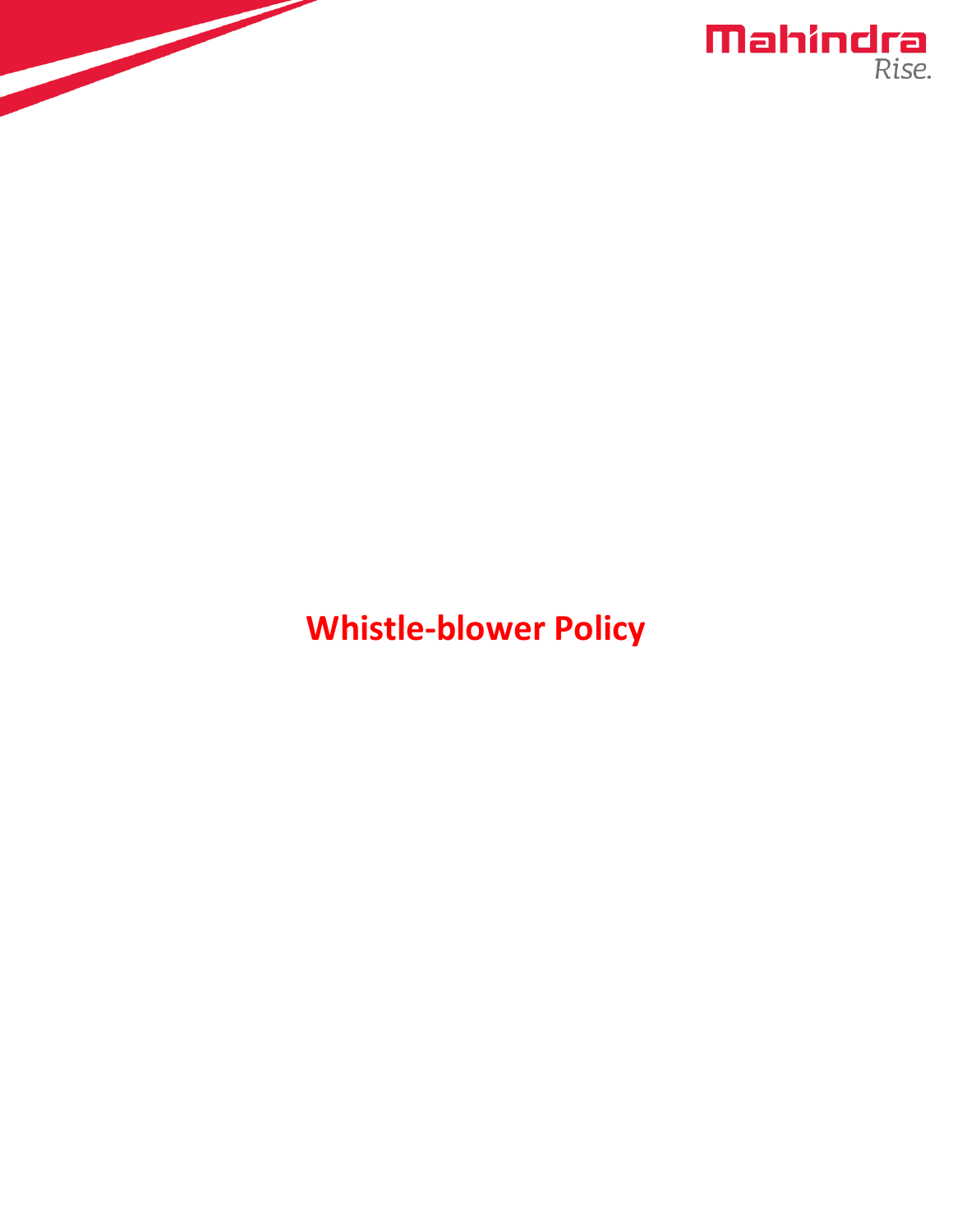

| Name of the Document                       | <b>Whistle-blower Policy</b>                                                                  |
|--------------------------------------------|-----------------------------------------------------------------------------------------------|
| Version                                    | 3                                                                                             |
| State whether Policy/Code/Manual/Guideline | Policy - Group Level                                                                          |
| <b>Issuing Authority</b>                   | Mr. Ruzbeh Irani<br>President (Group Human Resource &<br>Communications), Member of the Group |
|                                            | Executive Board                                                                               |
| Document Owner                             | Ms. Sheebu David                                                                              |
|                                            | <b>Chief Ethics Officer</b>                                                                   |
| Date of Last Review                        | September 2021                                                                                |
| Date of Next Review                        | September 2023                                                                                |

Mahindra & Mahindra Ltd. (Company) expects that all its businesses will be conducted as responsible corporate citizensfollowing the applicable legal framework in spirit and by letter of the law. The Company encourages its Directors and employees to provide feedback and speak up with any suggestions or concerns about the conduct of business.

The vigil mechanism as envisaged in the Companies Act, 2013 and prescribed in the Companies Rules and the SEBI (Listing Obligations and Disclosure Requirements) Regulations, 2015 ("SEBI LODR") is implemented through this Whistle-blower Policy. It provides a mechanism for all stake holders, including directors and employees to report their genuine concerns regarding actual or potential violations to Mahindra's code of conduct or any other "corrupt or illegal conduct". The Policy provides adequate safeguards against victimization of persons who use such mechanism and makes provision for direct access to the Chairperson of the Audit Committee. Capitalized terms contained herein shall have the meaning given to them in the Guidelines issued pursuant to this Policy. The Guidelines form integral part of the Policy and are annexed as Annexure I.

## **Applicability:**

The policy is applicable to all stakeholders, including directors and employees.

#### **Procedure:**

- a) The Whistle-blower can make a Protected Disclosure by using any of the following channels for reporting:
	- i) Any Senior Leader of the Company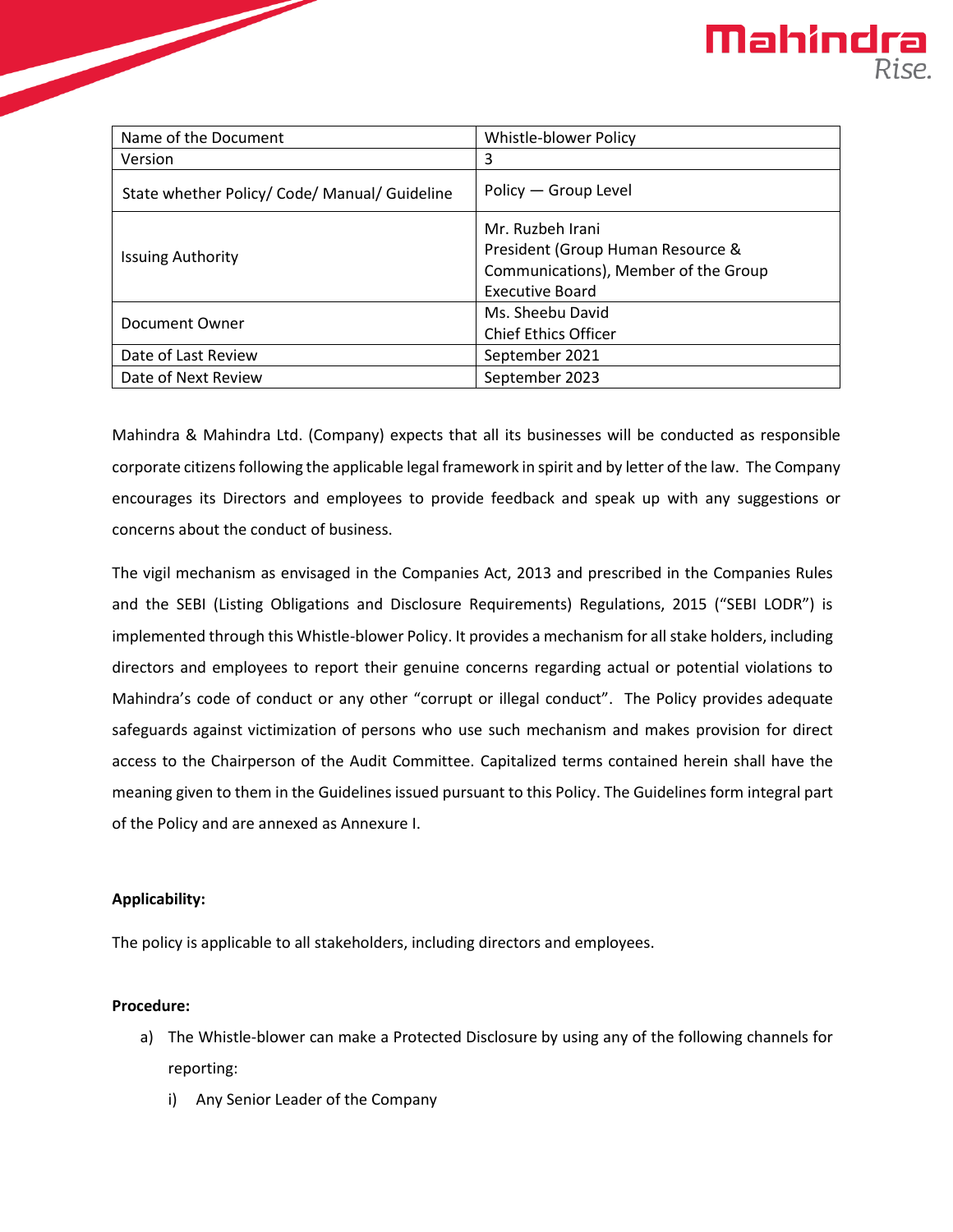

- ii) Third Party Ethics Helpline Service Portal[: https://ethics.mahindra.com](https://ethics.mahindra.com/)
- iii) Toll free No: 000 800 100 4175
- iv) Chairperson of the Audit Committee
- b) The Whistle-blower can either disclose their identity or file an anonymous complaint.
- c) Anonymous complaints will be investigated ONLY if the Company considers that adequate data, facts and evidence is provided to progress the complaint.
- d) The Company will form Committees to ensure investigations of Protected Disclosures in a timely and fair manner.
- e) The investigation shall be completed normally within 90 calendar days of receipt of the Protected Disclosure, except in highly complex cases which require external investigation.
- f) Protected Disclosures should be factual and not speculative and should contain as much specific information as possible to allow for proper assessment and investigation.
- g) The Whistle-blower's role is that of a reporting party with reliable information. They are expected to participate as an when required in the investigation.
- h) Protected Disclosure(s) pertaining to sexual harassment should be made in writing. These disclosures should be made to the Internal Complaints Committee (ICC) directly. If received through the whistle-blower mechanism, then the complaint will be forwarded to the relevant ICC in theCompany.

#### **Disqualification**

The Company reserves the right not to investigate in the following circumstances:

- a. Complaints pertaining to salary and performance evaluation or any other HR related issue which does not indicate violation of the Code of Conduct. They will be taken up by HR.
- b. Customer Complaints which can be dealt with under the alternate redressal mechanism established for that purpose.
- c. Complaints made without the following mandatory information.
	- I. Name, designation, and location of the Subject(s)
	- II. Detailed description of the incident
	- III. Location and time/duration of the incident
	- IV. Specific evidences or source of evidences
	- V. Frivolous complaints